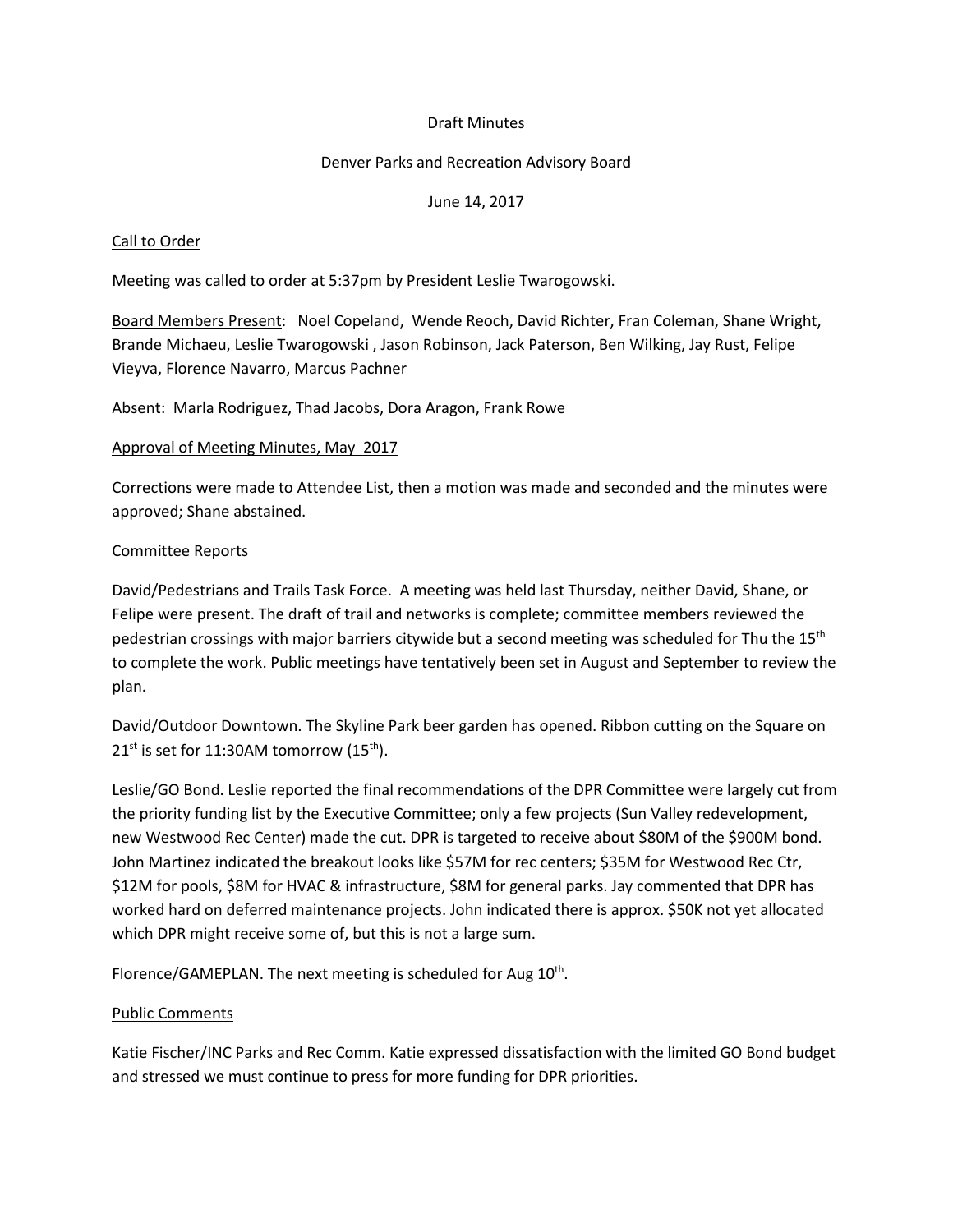### Public Hearing

Councilwoman Deborah Ortega initiated the hearing to rename Northside Park to Carpio-Sanguinette Park. She noted the current name was never formally adopted. She detailed the history of the park and distributed the official letters of support and compilation of historical notes detailing the work of Sal Carpio and the Sanguinette family. She indicated an additional 20 acres may be included in the park pending the completion of the National Western Master Plan. She asked PRAB to formally move this renaming forward.

Debbie Gomez provided a history of the Sanguinette family and introduced the family members present. Therese Carpio provided a history of Sal Carpio and introduced the family members present. Councilwoman Ortega chronicled Sal's political life and achievements in parks, the community, and public housing.

Other speakers Jose Martinez, Christine Martinez, John Zatia, Mary Dudamott, and Merissa Macias Carpio.

Leslie confirmed with the Councilwoman that all names in support have been verified. Fran shared stories of her work with Sal Carpio in housing issues and commented on the Councilwoman's work including this important family. Florence asked the PRAB to support the naming. She described her own relationship working with Sal and stressed the importance of acknowledging community and family in this manner. Jay asked about the possibility of getting the park designated; Councilwoman Ortega replied the effort will evolve with the NW Master Plan development. She indicated that potentially close to 100 acres could be incorporated into the park. Shane commented on community development in/around the park as a possible hurdle; the Councilwoman cited infrastructure improvements and utility projects as likely impacting the final configuration. Florence motioned to rename the park as Carpio-Sanguinette Park; Fran seconded, the board approved with abstentions from Shane, Florence, and Brande.

# Executive Director's Report (Deputy Director John Martinez, also w/ Fred Weiss)

John provided an update on the Carla Madison Rec Center which is scheduled for opening late this year. Fred provided a short update on the budget, stressing no idea yet what it will look like; meetings with Finance Dept on July  $8<sup>th</sup>$  and then forward to the Mayor's Office Aug  $7<sup>th</sup>$ . Shane questioned why we look at new projects and proposals when we can't fund deferred maintenance. Fred noted that much of the expansion for capital improvement is really maintenance related and not new projects.

Fred Weiss/Proposed Overland Music Festival. Fred introduced David Ehrlich (Executive Producer of Superfly) who went through a presentation of the current proposal to hold a music festival at Overland Golf Course beginning in Sept 2018. Dave also brought Steve Feener, and staff, to answer detailed event questions. Dave stressed the focus of the proposed festival is to make this a thoroughly local venue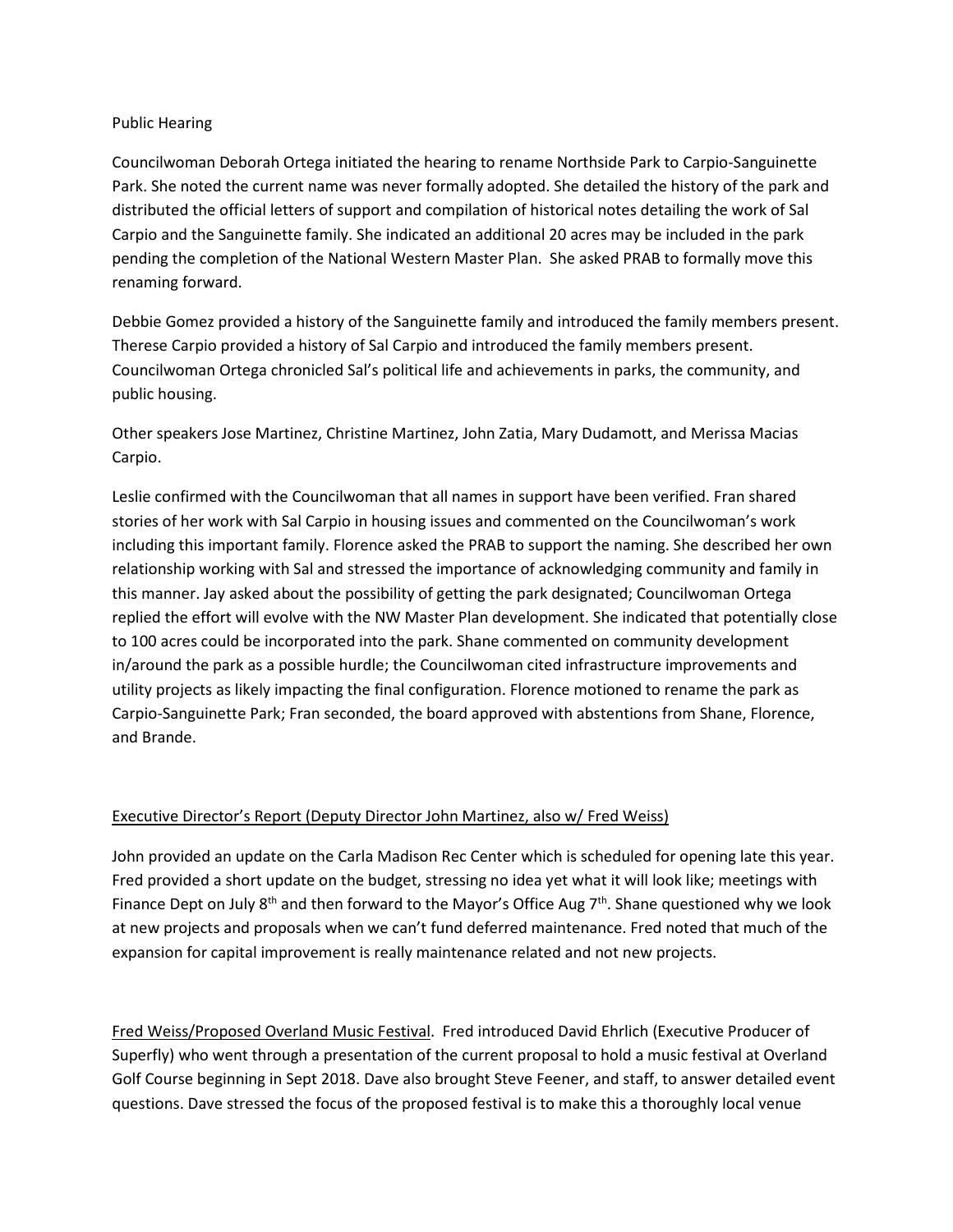celebrating Denver; he stated Denver is the number five nationwide for music yet has no large outdoor festival. He spoke about all of the meeting he has attended, being responsive and accountable to all parties he's encountered. Addressing Superfly's commitment to the local community, he described the creation of a local non-profit –not requested by the City- to address investment in local enterprises with potential festival participation; on the order of \$100-\$200K per year. A tentative schematic of the proposed festival was shown with an overlay of the existing course layout. This was meant to indicate the sensitivity to the neighborhood to the south as well as concerns from Golf regarding greens and tee boxes.

### PRAB Q&A:

Leslie inquired about family appropriate areas. A: Entirely possible to create family zones (tents) with programming aimed towards children.

Ben expressed a desire to see local food and beverage business featured. A: Dave emphasized that local artisans will be a priority. Ben is concerned about the traffic plan. A: Primary egris points were displayed as well as plans to monitor access to the neighborhood to the south. Details are not available yet, but must be approved by the Traffic Dept.

Jay inquired about likelihood of moving the venue to National Western in the future; A: No; the festival requires more space than that venue has available.

Shane expressed a desire to see non-automobile modes developed; A: this plan is expressly predicated on not providing on-site/adjacent individual parking. Emphasis is on RTD, bikes, and private valets (individual, Uber, cab, etc.).

Wende shared her experiences at other venues. Concerned about where people would go in case of a significant storm; A: weather monitoring will be in place with action plans based on appropriate peripheries in the event the festival must be shut down. Noted Sept is climatologically a "tranquil" weather month.

Fran commented that the Uber parking lot is very small. She is concerned with the environmental impact to the course. She doesn't understand why the festival is being proposed at Overland. A: Golf course care is a major concern and contractual obligations dictate both an economic impact to Superfly but also a sustainability issue going forward. Equipment to be utilized for construction is earth (grass) friendly. Other venues are simply inadequate for a large festival and do not afford public transit and alternative transpo options. The revenue into Overland Gold Course was stressed insofar as deferred maintenance projects at the course will be funded by this event. Intent is to leave the course in better condition than it was found.

Marcus stated he was impressed with the process taken to date involving the community and is satisfied with the progress; feels like it is a great opportunity for Golf Enterprise. He feels DPR still has work to do in determining benefits and addressing concerns.